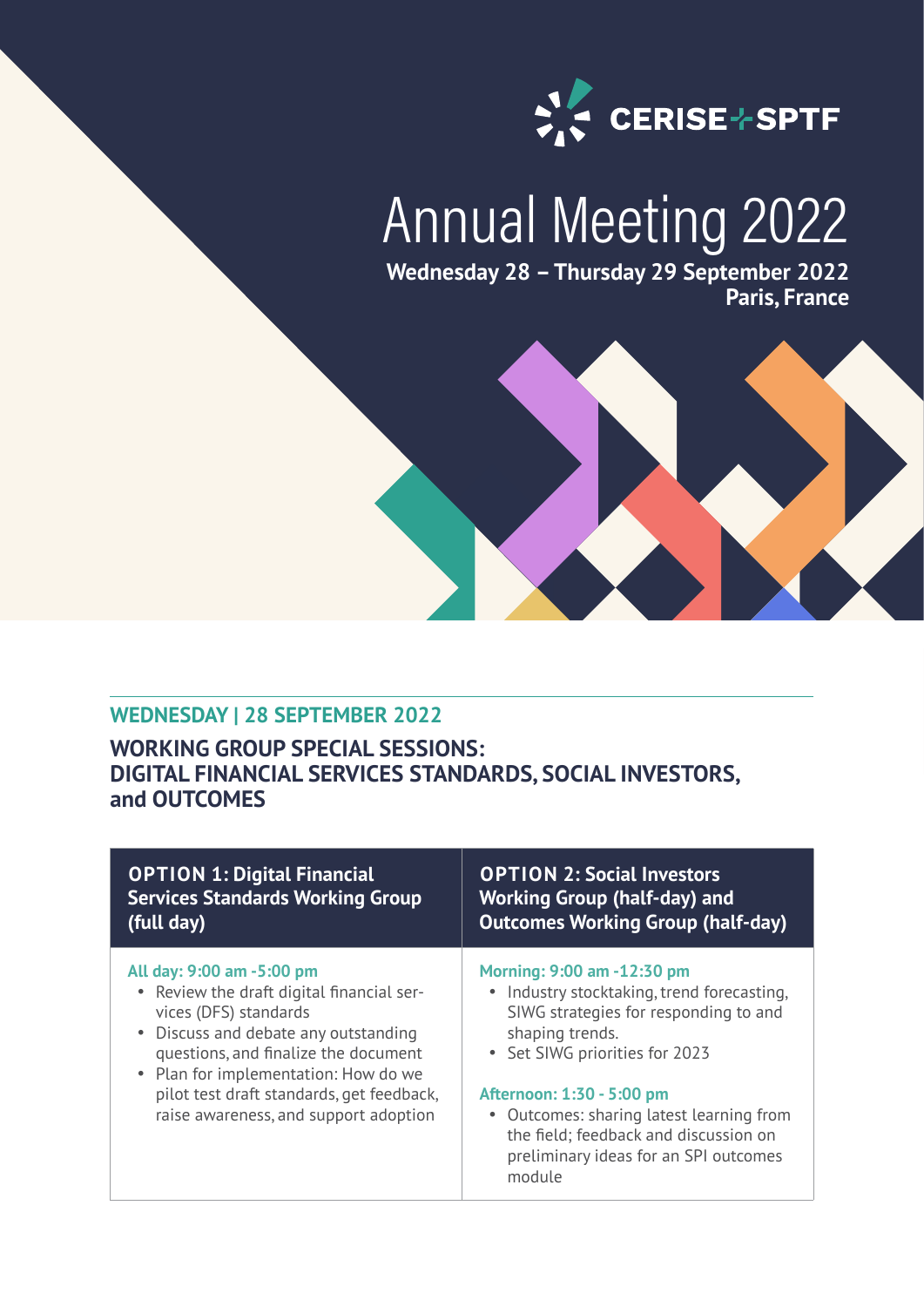

# **THURSDAY | 29 SEPTEMBER 2022 ANNUAL MEETING PLENARY DAY**

#### **9:00 Ten Years On: Some Refections on Our History** *Laura Foose and Cécile Lapenu, executive directors*

#### **Opening remarks**

It has been 10 years now since the frst edition of the Universal Standards was formally launched. The industry since then has undergone transformational changes, most notably through the rapid adoption of digital technologies. Cerise + SPTF are marking this 10th anniversary year with a stock-taking about the effects of social and environmental performance management on the entire fnancial inclusion value chain: fnancial service providers, social investors, regulators, and of course clients themselves. We will also look ahead to the next phase of our work, with a focus on three specifc topics: reforming market systems, outcomes, and environmental performance management.

#### **9:30 Strengthening market systems for customer protection and empowerment Moderated panel, with plenary discussion**

Only through collective and coordinated action can we safeguard the stability and vitality of the inclusive fnance sector. This session will start with an overview of the importance of the Client Protection Pathway, and then focus on the critical role that national associations and regulators play in promoting engagement and good practice by fnancial service providers. Cerise + SPTF will highlight their market systems work in Philippines, Egypt, Nicaragua, and Cambodia.



#### **11:00 Coffee/Networking break**

#### **11:30 Outcomes:**

#### **Exploring the connection between investment in social and environmental performance management and better client outcomes**

This session will share insights from fnancial service providers that have invested deeply in outcomes data collection. Speakers will refect on the elements of social and environmental performance management (SEPM) that are critical to good outcomes for clients and the importance of building a culture of data analysis to support decision making. We will also present a preliminary correlation analysis of certain SEPM practices and certain types of outcomes, based on data from the SPI and the 60 Decibels Financial Inclusion Index.

#### **1:00 Luncheon**

#### **2:30 Green Inclusive Finance**

What are the fnancial and non-fnancial products clients most need to achieve environmental goals, adapt to climate change, and take advantage of economic opportunities? This session will feature case studies presented by experts from the feld that have used green management to create benefts for fnancial service providers and their clients. The session will also increase awareness of the contents of Dimension 7 of the Universal Standards and the Green Index 3.0.